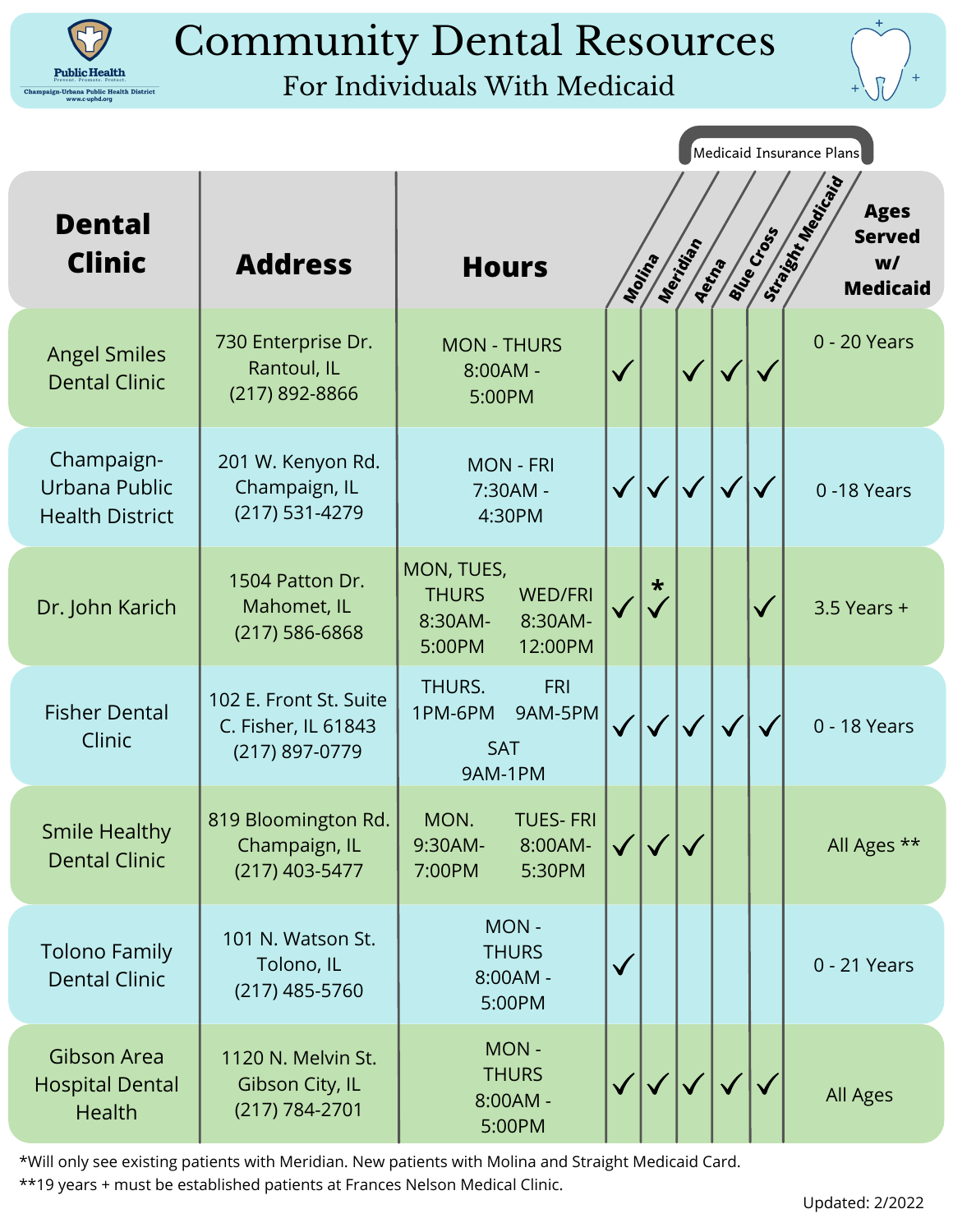

## Community Dental Resources



## Oral Surgeons Accepting Medicaid

| <b>Name</b>                                           | <b>Address</b>                                          | <b>Hours</b>                                 | <b>Information</b>                                                                                                                                                                       |
|-------------------------------------------------------|---------------------------------------------------------|----------------------------------------------|------------------------------------------------------------------------------------------------------------------------------------------------------------------------------------------|
| Gibson<br>Area<br>Hospital<br>Dental<br><b>Health</b> | 1120 N. Melvin St.<br>Gibson City, IL<br>(217) 784-2701 | MON-<br><b>THURS</b><br>$8:00AM -$<br>5:00PM | Accepts all Medicaid. Offers routine<br>cleanings, dentures, sealants, root canals,<br>crowns, fillings, extractions, and wisdom<br>tooth removal (must be above the gums),<br>and more. |
| Carle<br>Hospital                                     | 611 W. Park St.<br>Urbana, IL 61801<br>217-383-3280     | <b>MON - FRI</b><br>$8:00AM -$<br>5:00PM     | Only accepts Molina, Meridian, and Aetna<br>Medicaid plans.<br>Offers wisdom tooth removal and more.<br>*Only Serving Champaign County Residents                                         |

### Does Medicaid Cover Braces?

Yes, Medicaid will cover orthodontic treatment, such as braces, for those who are *under the age of 20*. However, you must have a referral from your general dentist, have lost all baby teeth, and have moderate to severe orthodontic problems. Therefore, if you want braces for cosmetic reasons, Medicaid will **not** cover the cost for them. In order to find out if you are eligible, for orthodontic coverage, you must go to a state approved orthodontic provider. Depending on where you go, certain offices only accept certain Medicaid plans

| Illini Smiles<br>Dental       | 303 W. Springfield Ave.<br>Champaign, IL 61820<br>$(217)$ 356-3335 | <b>MON - THURS</b><br>8:00AM - 5:00PM<br><b>FRIDAY</b><br>8:00AM - 1:00PM | All forms of Medicaid accepted.<br>Children must be under the age of 19<br>years.                                     |
|-------------------------------|--------------------------------------------------------------------|---------------------------------------------------------------------------|-----------------------------------------------------------------------------------------------------------------------|
| Orthodontic<br><b>Experts</b> | <b>Various Locations in</b><br>Chicagoland Area and<br>suburbs.    | Varies by location                                                        | Serves residents from certain cities in<br>Central Illinois * . Closest clinic to CU<br>is the Homewood, IL location. |

**\***Will see residents of Champaign, Urbana, Decatur, Charleston, Mattoon, all of Vermillion County, Gibson City and More. For Complete list, visit: **http://www.medicalcardbraces.com/medicaid-braces-illinois/**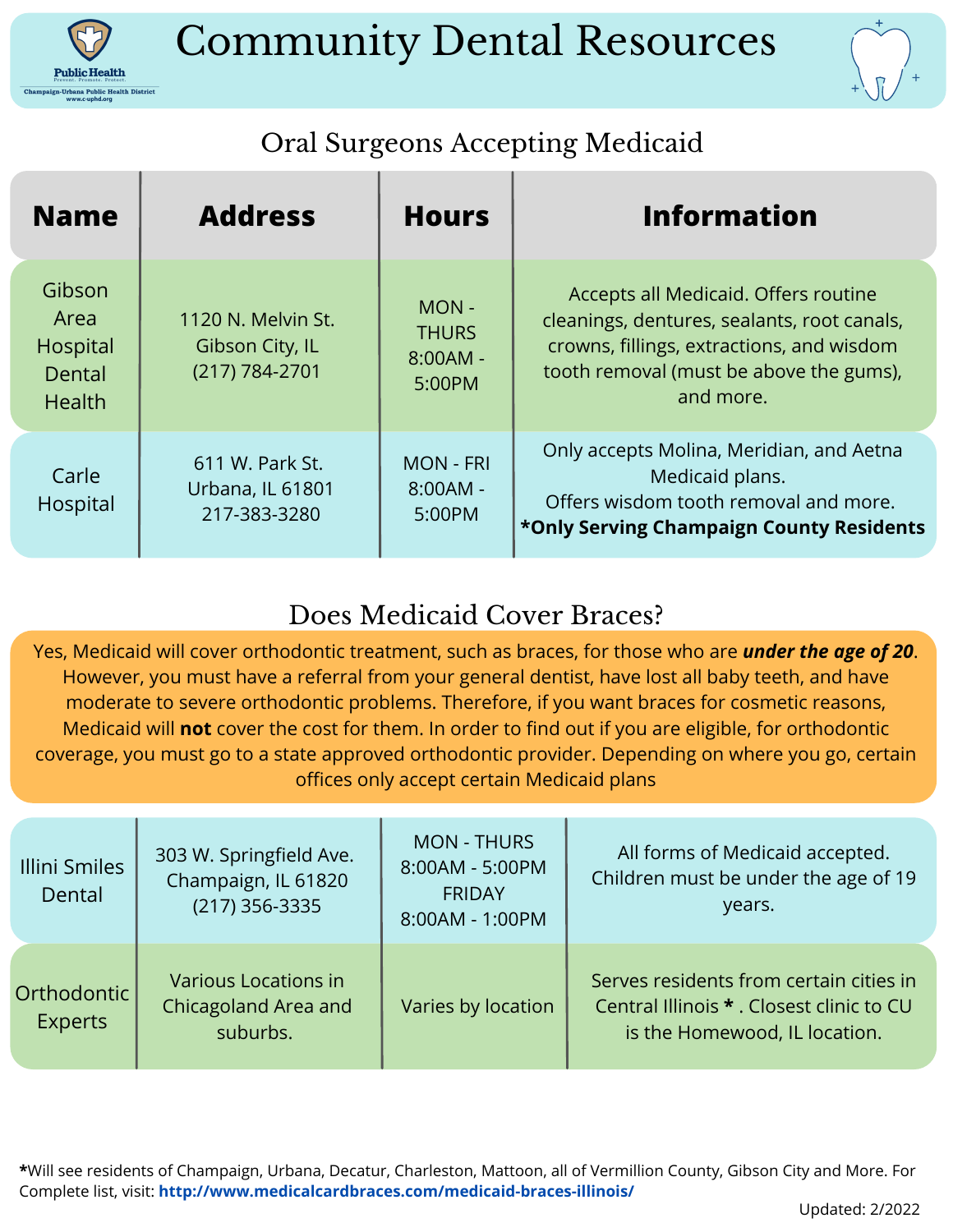

**Public Health** ana Public Health District



#### Have Medicaid? Need a Ride to Your Appointment?

Free rides may be provided by your Medicaid insurance plan. As a member of the plan, you may be eligible to get a ride to your appointment. See below for more information. You are able to reserve rides as long as they are for your health. If you need to pick up a prescription, go to a dental, vision, or doctor appointment, pick up medical equipment, WIC sites, or mental health appointments, these rides are able to take you. Before calling you must have your **member ID Number, address of your appointment location, and address of pick-up location.** They may ask you additional questions, such as any clinic/office phone number, provider's name, the reason for the appointment, birth date, and your phone number. Caregivers may also call to request a ride for a patient as long as you have their **member ID Number**. Ask about "waiting policy" as some may have wait time restrictions before leaving. Some phone numbers say a different name when you call, so do not be alarmed when the answering machine doesn't say your insurance plan's name.

| <b>Molina</b>                           | Offers rides up to 50 miles. Any ride that is over 50 miles requires a doctor<br>authorization. Call 844-644-6354 between 8am - 8pm CST to schedule. Rides must be<br>reserved at least 3 days prior to the appointment.                                                                                                                                             |
|-----------------------------------------|----------------------------------------------------------------------------------------------------------------------------------------------------------------------------------------------------------------------------------------------------------------------------------------------------------------------------------------------------------------------|
| <b>Meridian</b>                         | Offers rides however, the service area is based on the situation (reason for the<br>appointment) and member (equipment and physical ability). Call 866-796-1165 to<br>reserve a ride or to find out where this service can take you. You must reserve a ride 3<br>days prior to the appointment.                                                                     |
| Aetna<br><b>Better</b><br><b>Health</b> | Offers transportation to appointments and/or the pharmacy for free. If you need<br>transportation to or from an appointment, please call at least 3 business days before<br>your appointment. You can bring a guest to appointment, if needed. Call 1-866-329-<br>4701 (TTY: 711) between 8:30am - 7pm CST Monday-Friday and 9am -10pm CST<br>Saturday.              |
| <b>Blue</b><br><b>Cross</b>             | Offers rides to those who qualify for the benefit. Call the member services phone<br>number on the back of your insurance card to find out in your qualify for<br>transportation services. If you do, where you can go will vary from person to person.<br>Call 877-831-3148 to schedule a ride. Rides must be reserved at least 3 days prior to<br>the appointment. |